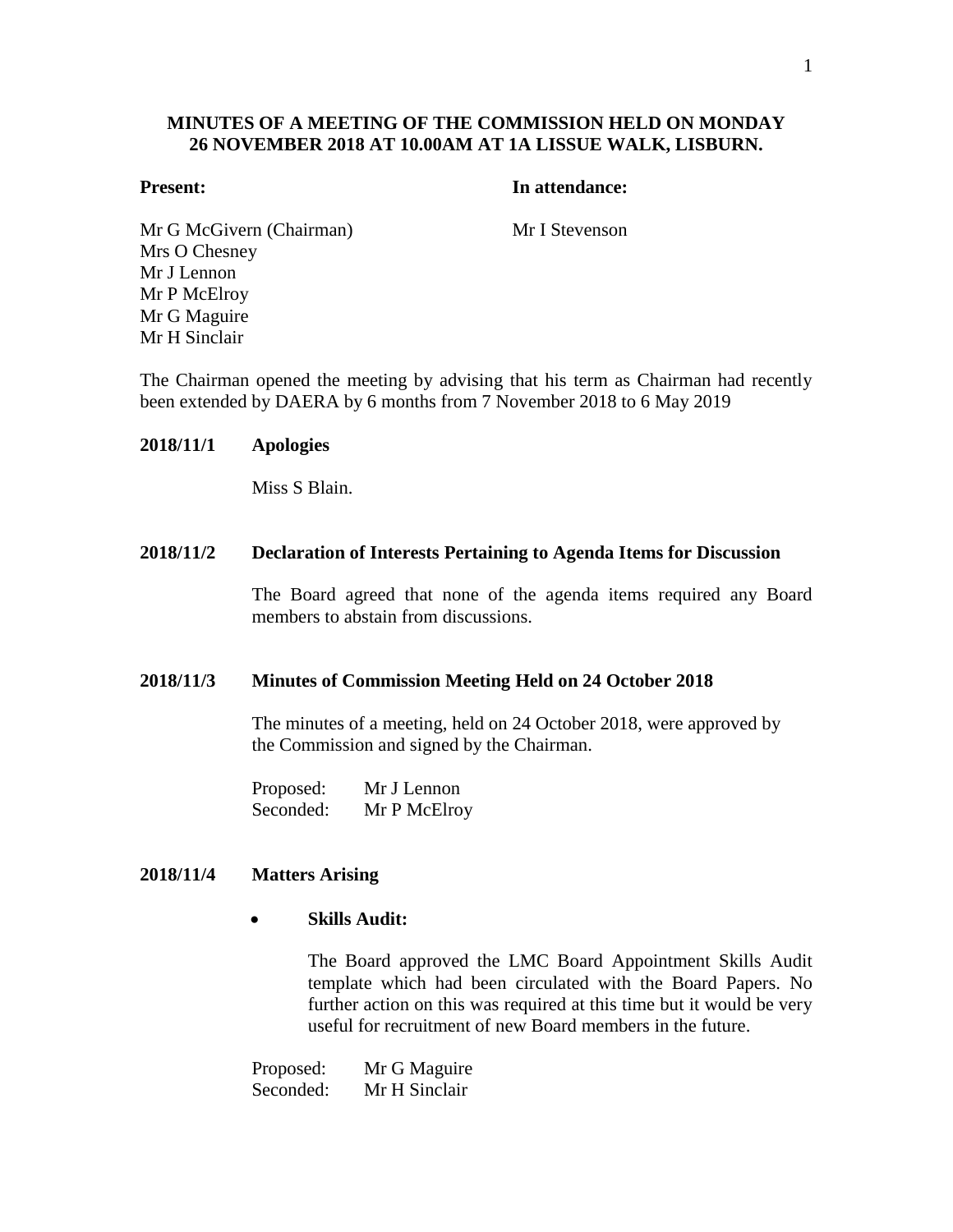#### **2018/11/5 Correspondence**

The Board considered recent correspondence from DAERA regarding the timetable for preparation and approval of LMC's 2019/20 Business Plan and 2019/22 Strategic Plan. The Board agreed that the existing 3 year LMC Strategic Plan for 2018/21, which was approved by the DAERA Board in August 2018, was still relevant for the incoming 2019/20 planning year and as such did not need to be refreshed at this time. The Board agreed to work towards finalising a 2019/20 LMC Business Plan in time for approval by the DAERA Board in April 2019.

**Action Point:** An LMC Board & Staff workshop will be held at the House of Vic Ryn on Monday 17 December 2018 to initiate the 2019/20 Business Planning process.

#### **2018/11/6 Chairman's Report**

The Chairman reported on meetings / events he had attended since the last Board Meeting:

#### **British Veterinary Association (BVA) Northern Ireland Dinner**

The Chairman and Chief Executive attended an annual networking dinner hosted by the BVA in Parliament Buildings Belfast on 24 October 2018. The dinner was addressed by new BVA President Simon Doherty who expressed concerns about the impact which shortages in the veterinary profession could have going forward.

## **LMC Staff Meeting**

The Chairman attended an LMC Staff meeting at Lissue Walk on 13 November 2018 to provide feedback on the actions which were considered by the Board following the two staff engagement and strategy days. He reported that staff feedback had been generally positive but concerns had been raised about LMC's current and future competitiveness in the marketplace for recruiting and retaining staff with experience, and the on-going impact of the constraints that LMC has to work under.

**Action Point:** The Board agreed that these concerns should be recorded as risks to the business on the LMC risk register and, that the Board would revisit this issue in 6 months' time.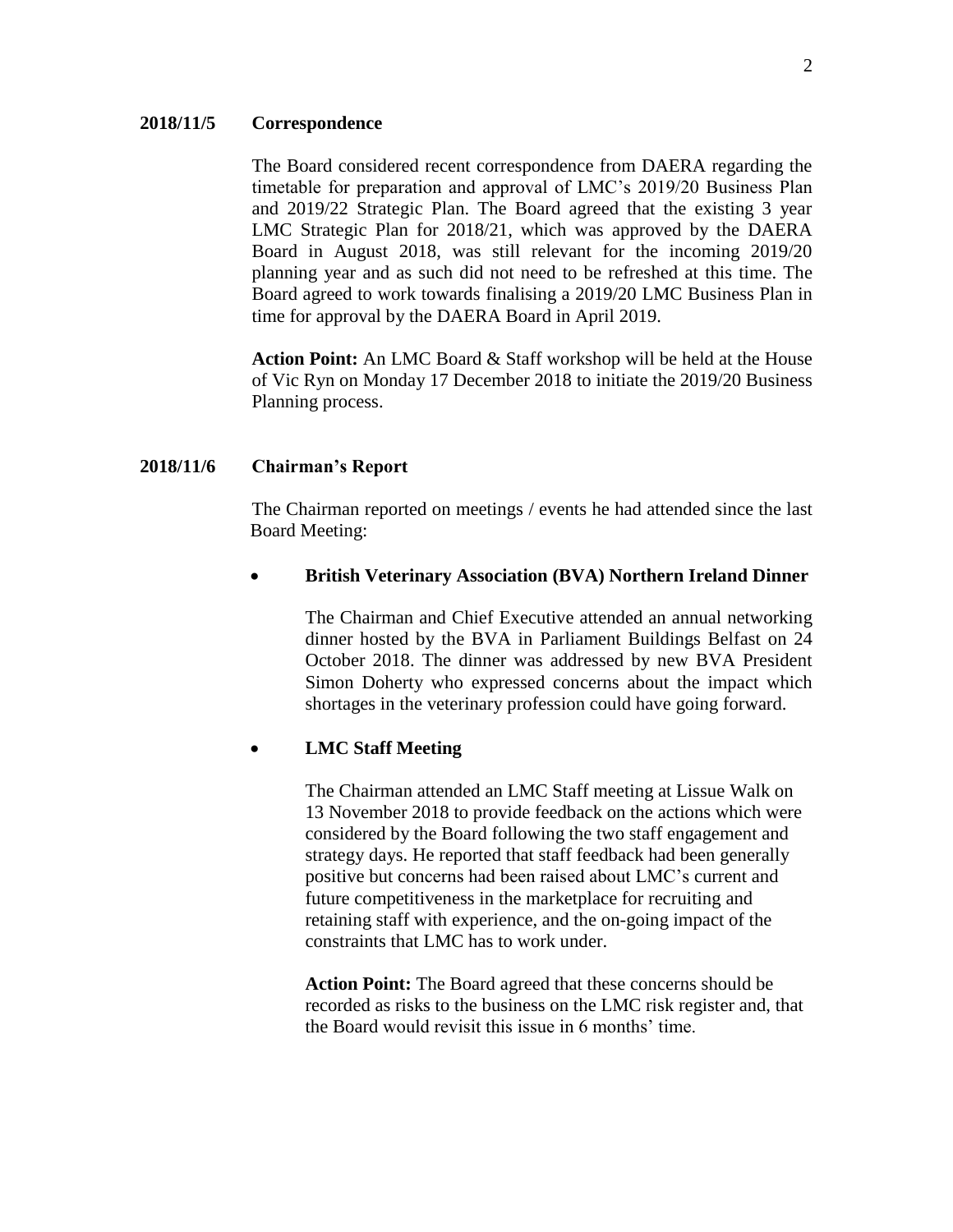## **Beef & Lamb New Zealand Meeting**

The Chairman and Chief Executive met with a senior delegation from Beef and Lamb New Zealand, including its Chairman Andrew Morrison, Farmer Director George Tatham and Europe Manager Ben O'Brien at Lissue Walk on 15 November 2018. A good discussion was had on a wide range of mutual interest issues including international trade, Brexit, greenhouse gas emissions, assurance programmes, the rise of alternatives to meat, levy body governance and opportunities to work together on promoting a positive message about beef and lamb.

# **Northern Ireland Food & Drink Association (NIFDA) Dinner**

The Chairman and Chief Executive attended the annual NIFDA networking dinner at the Hilton Hotel Belfast on 15 November 2018. The main topic of discussion on the night was Brexit. John Paul Scally, CEO, Lidl Ireland, was the keynote speaker at the event.

# **Healthy Cattle : Healthy Profits Beef Conference**

The Chairman and Board members were well represented at the joint LMC, CAFRE, UFU, NBA and AFBI beef conference at Greenmount on 21 November 2018. The Chairman commended the excellent presentations throughout the day and the Board agreed that the Slido app was a perfect platform for getting questions tabled from the audience throughout this excellent event.

## **2018/11/7 Chief Executive's Report**

The Chief Executive had circulated a written report to the Board members.

## **Brexit**

The Board discussed recent developments on the withdrawal agreement and political declaration on future UK/EU relationships. It was agreed that LMC should not seek to influence how politicians should vote in Parliament on 11 December 2018 but, when communicating information related to Brexit matters, LMC had a role to articulate the views of its stakeholders.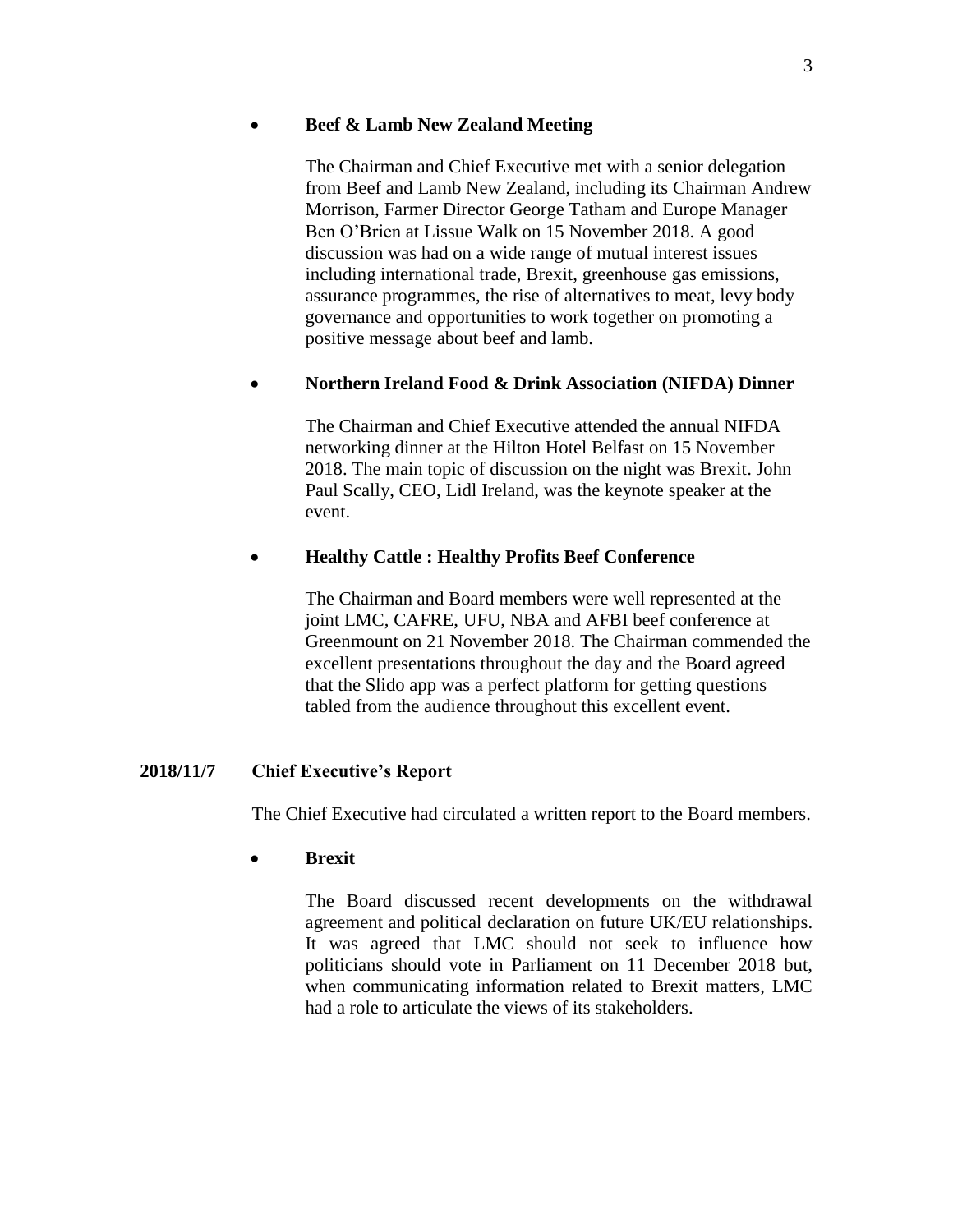# **UK Export Certification Partnership (UKECP)**

The Board discussed recent progress on third country market access developments.

**Action Point:** LMC Board will meet with representatives from UKECP at its January 2019 Board meeting in Lissue Walk.

**Action Point:** Chief Executive will invite UKECP representatives to meet with key stakeholders from UFU and NIMEA when they are over in Northern Ireland in January 2019.

# **AHDB Review**

The Board noted the LMC response to the AHDB Review.

# **Office Accommodation Lease**

The Board noted that the LMC business case for lease of temporary office accommodation until the end of August 2021 had been thoroughly reviewed by DAERA and that it had now been submitted to DoF for approval.

*Withheld – commercially sensitive*

# **Finances**

The Board reviewed the Management Accounts to end September 2018 and noted that income and expenditure was broadly in line with expectations half way through the financial year. *Withheld – commercially sensitive*

# **2018/11/8 Risk Management / Health and Safety**

# **Minutes of ARAC Meeting Held on 24 October 2018**

Noted.

# **Terms of Reference for Internal Audit Review of LMC 2018/19**

The Board approved the draft ToR, which had been reviewed and recommended to the Board by the ARAC members

# **2018/11/9 Quarterly Business Monitor to end of Q2**

Noted and approved.